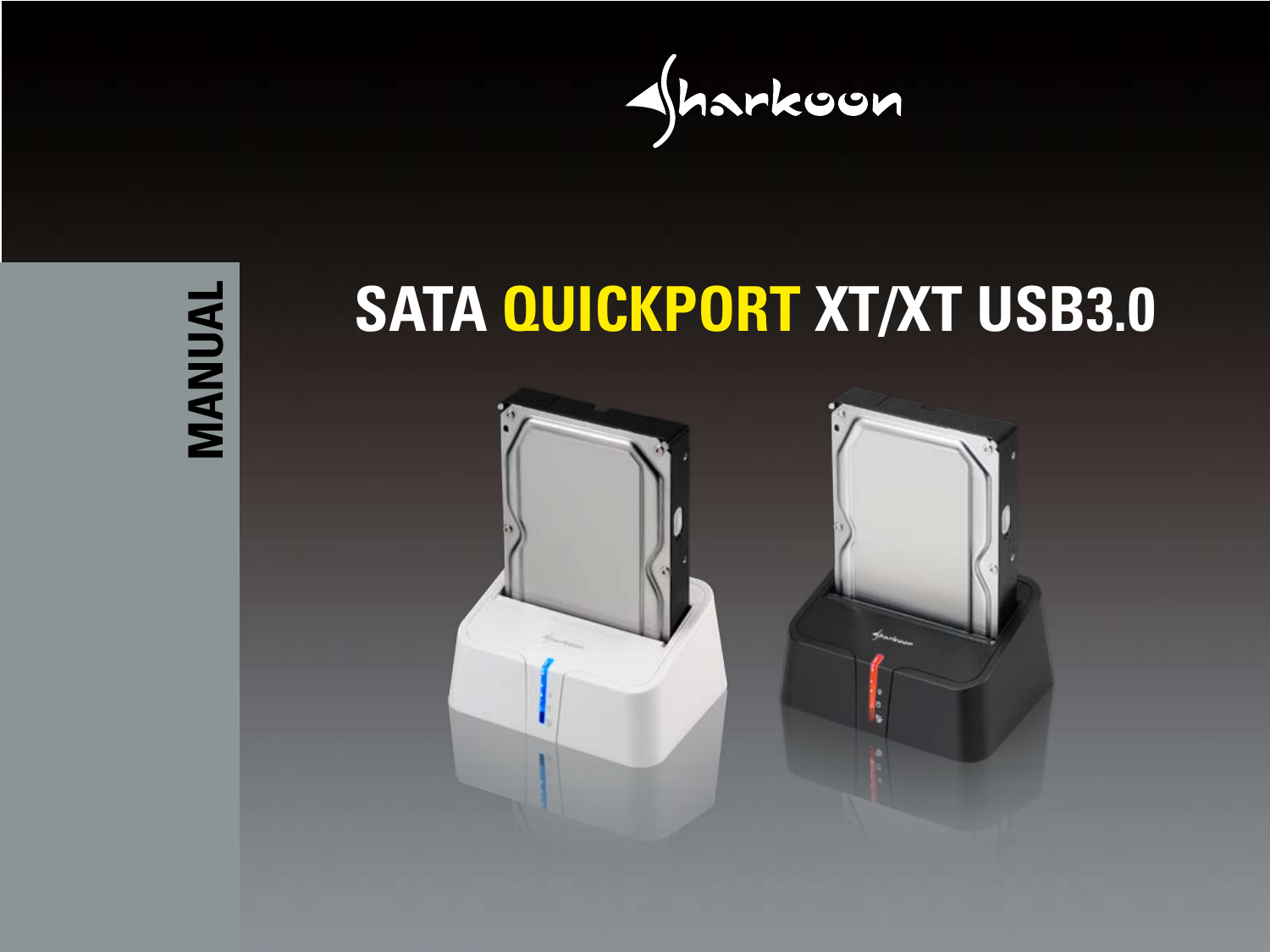## **1. Installing the software**

- 1. Insert the included Tools CD into your CD/DVD drive.
- 2. Choose your CD/DVD drive (e.g. D:\).
- 3. Open the folder "Sharkoon".
- 4. Start "Setup.exe". The installation wizard will guide you through the installation procedure.
- 5. After the installation is completed the following icon will appear on your desktop:



6. Double-click (left mouse button) this desktop icon to launch the software, the main interface will open up and another program icon will appear in your task bar.

## **2. The backup software**

### **2.1 Start**

1. Click the icon in your task bar with the right mouse button once. The following context menu will open up:

Show PC Clone EX

About PC Clone EX Help

Exit PC Clone EX

2. "About…" displays information about the software (fig. 1).



fig. 1

3. "Help" starts the help program of the backup software (fig. 2) where all functions of the backup software will be explained in detail.

|  | PCCIone EX Lite                                                        |
|--|------------------------------------------------------------------------|
|  | Equipment for What Hard and Ann II Warrants.<br>of teaching on bootmak |
|  |                                                                        |
|  |                                                                        |

fig. 2

- 4. "Exit PC Clone EX" quits the program (the icon will be removed from your task bar).
- 5. "Show PC Clone EX" re-opens the program interface after you have minimized it (see below). Alternatively you may re-open the program interface by double-clicking (left mouse button) the icon.

# **COUICKPORT XT/XT**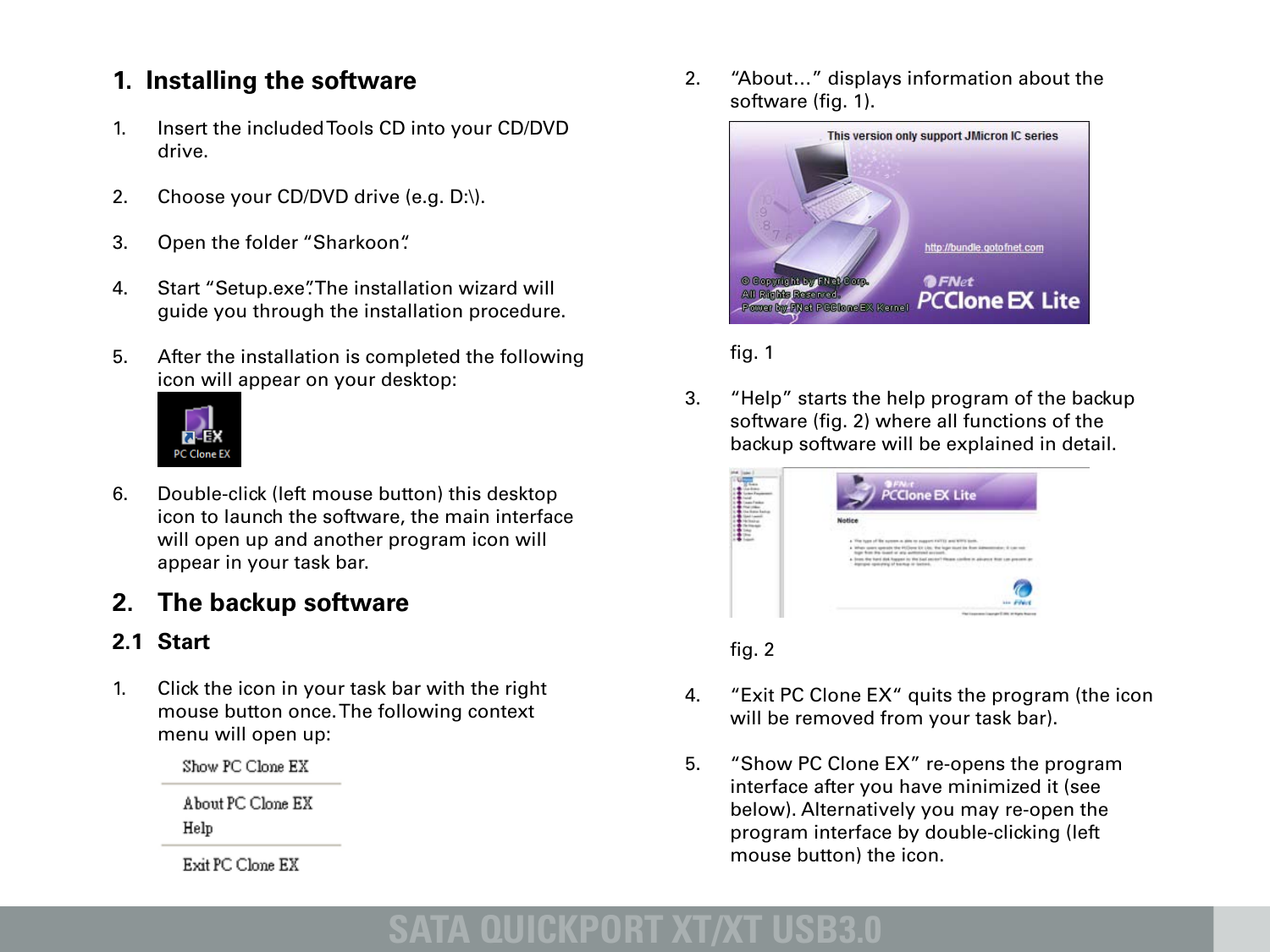#### **2.2 Quick Launch**



- A Quick Launch (6.2)
- B Files Backup (6.3)
- C File Manager (6.4)
- D Setup (6.5)
- E Shows you information about the software (see above 6.1).
- F Starts the help program of the backup software (see above 6.1)
- G Minimize the program window. To completely quit the program see above 6.1.
- H Start the data backup by clicking this button.

**2.3 Files Backup**



 A – All folders of your system are displayed here.

 Choose the folders that shall be copied during a backup, by ticking the respective checkbox(es).

- B Select the external target device from the dropdown menu.
- C Start the backup by clicking the button.
- D Restore already existing backup files from the external (backup) drive, by clicking this button.

#### *Note:*

 *The backup files are copied to the (hidden) folder "Fnet" on the target device. This folder must not be deleted!*

# **OUICKPORT XT/XT**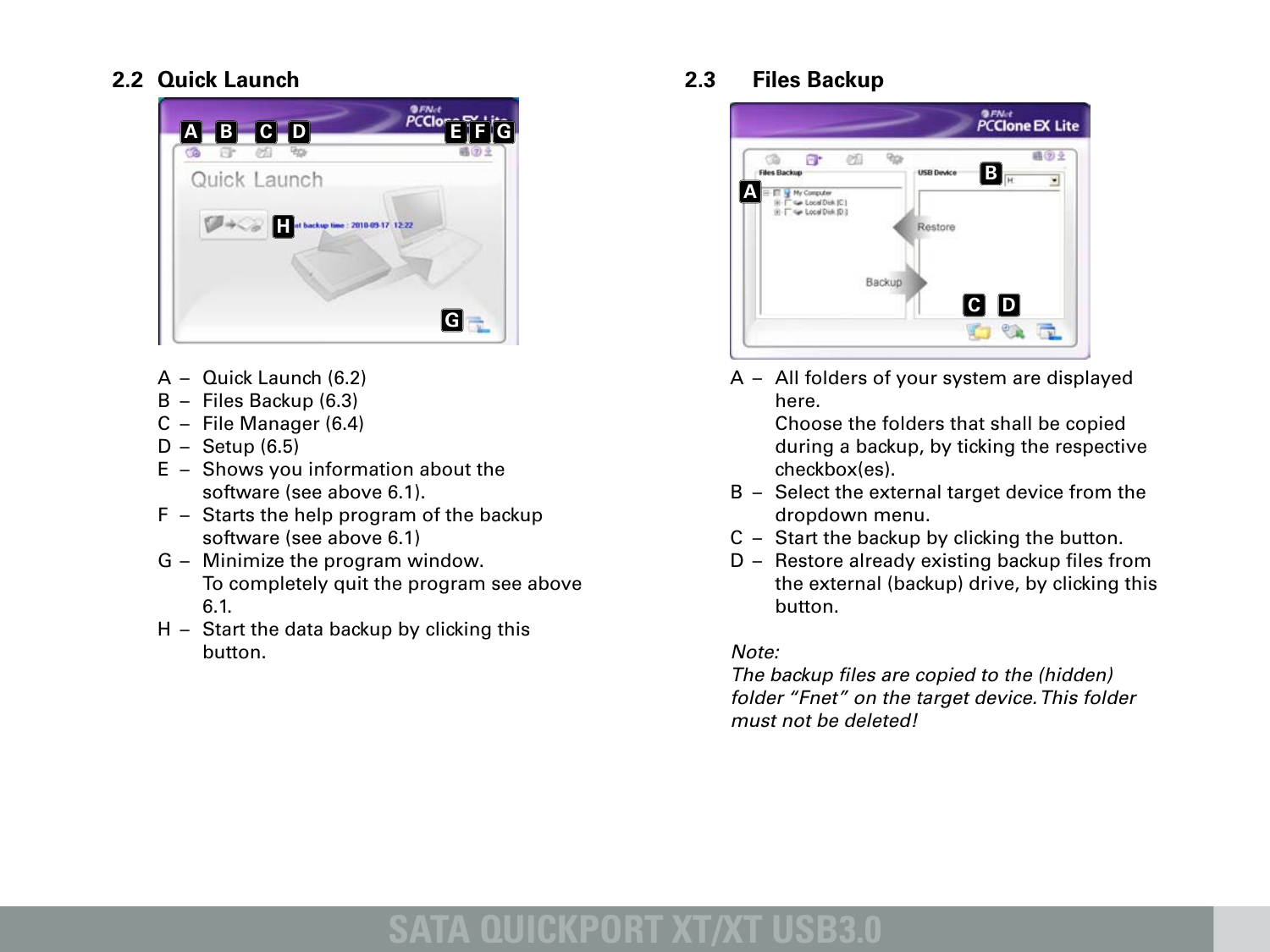#### **2.4 File manager**



 The File Manager makes it easy to govern your local folders/files and supports similar functions as known from the Windows Explorer.

#### **2.5 Setup**

#### **2.5.1 Files Backup**



- A Select between the windows "Files Backup" (6.5.1) and "Others" (6.5.2).
- B Decide what shall happen after the backup has been completed: "Show complete message" will show a summary of the backup; "Return program" returns to the program; "Power off" will shut down your system.
- C Choose whether all or only changed files shall be secured.
- D Determine a hot key to start the backup.
- E Select which system folders shall be included into the backup.
- F Determine whether the Files Backup folder shall be hidden and if the quick file backup shall be double confirmed or not.

## **SATA QUICKPORT XT/XT USB3.0**